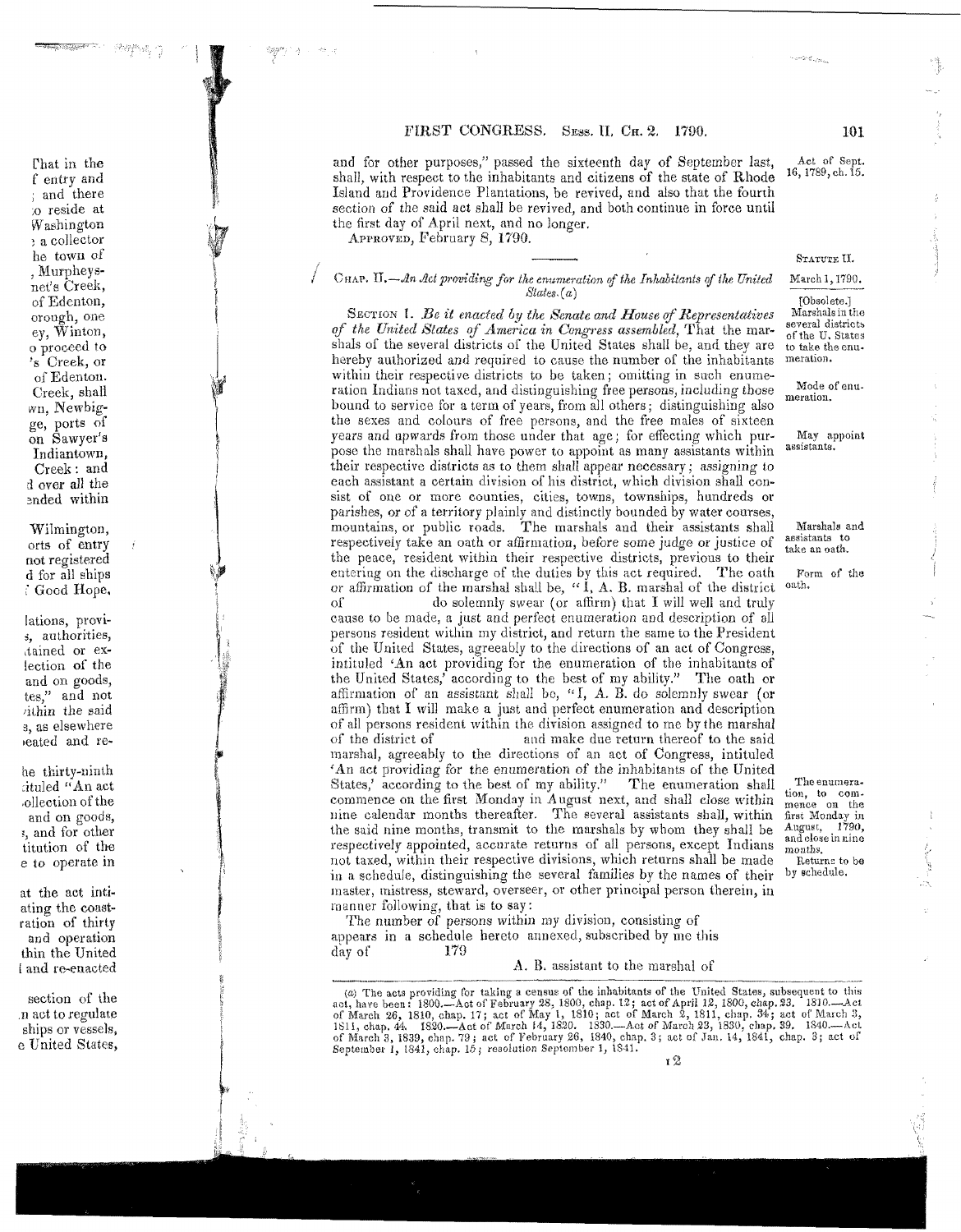Form of the *Schedule of the whole Number of Persons within the Division allotted to* schodule. *A.B.* 

| heads of of sixteen years under  | Names of Free white males Free white males Free white fe-(All other free) Slaves. | sixteen males, including persons. |  |
|----------------------------------|-----------------------------------------------------------------------------------|-----------------------------------|--|
| families. and upwards, in-years. |                                                                                   | heads of families.                |  |
| cluding heads of<br>Ifamilies.   |                                                                                   |                                   |  |

Assistant fail-<br>ing to make a return, or making false return, penalty on.

Marshals to<br>file return with clerks of the district courts, and transmit tho aggregate amount thereof<br>to the President. on or before the Sept. lst of 1791;

penalty for failing so to do.

Forfeitures how recovera· ble,

and discovered.

Assistants, rate of compensation to.

Marshals, their compensation.

SEC. 2. *And be it further enacted*. That every assistant failing to make return, or making a false return of the enumeration to the marshal, within the time by this act limited, shall forfeit the sum of two hundred dollars.

SEC. 3. *And be it further enacted,* That the marshals shall file the several returns aforesaid, with the clerks of their respective district courts, who are hereby directed to receive and carefullv preserve the same: And the marshals respectively shall, on or before the first day of September, one thousand seven hundred and ninety-one, transmit to the President of the United States, the aggregate amount of each description of persons within their respective districts. And every marshal failing to file the returns of his assistants, or any of them, with the clerks of their respective district courts, or failing to return the aggregate amount of each description of persons in their respective districts, as the same shall appear from said retnrns, to the President of the United States, within the time limited by this act, shall, for every such offence, forfeit the sum of eight hundred dollars; all which forteitures shall be recoverable in the courts of the districts where the offences shall be committed, or in the circuit courts to be held within the same, by action of debt, information or'indictment; the one half thereof to the use of the United States, and the other half to the informer; but where the prosecution shall be first instituted on behalf of the United States, the whole shall accrue to their usc. And for the more effectual discovery of offences, the judges of the several district courts, at their next sessions to be held after the expiration of the time allowed for making the returns of the enumeration hereby directed, to the President of the United States, shall give this act in charge to the grand juries, in their respective courts, and shall cause the returns of the several assistants to be laid before them for their inspection.

SEC. 4. *And be it further enacted*, That every assistant shall receive at the rate of one dollar for every ono hundred and fifty persons bv him returned, where such persons reside in the country; and where such persons reside in a city, or containing more than five thousand persons, such assistant shall receive at the rate of one dollar for every three hundred persons; but where, from the dispersed situation of the inhabitants in some divisions, one dollar for every one hundred and fifty persons shall be insnfficient, the marshals, with the approbation of the judges of their respective districts, may make such further allowance to the assistants in such divisions as shall be deemed an adequate compensation, provided the same does not exceed one dollar for every fifty persons by them returned. The several marshals shall receive as follows: The marshal of the district of Maine, two hundred dollars; the marshal of the district of New Hampshire, two hundred dollars; the marshal of the district of Massachusetts, three hundred dollars; the marshal of the district of Connecticut, two hundred dollars; the marshal of the district of New York, three hundred dollars; the marshal of the district of New Jersey, two hundred dollars; the marshal of the district of Pennsvlvania three hundred dollars; the marshal of the district of Delaware, one hundred dollars; the marshal of the district of Maryland, three hundred dollars; the marshal of the district of Virginia, five hundred dollars; the marshal of the district of Kentucky, two hundred and fifty dollars; the marshal of the district of North Carolina, three hundred and fifty dol-